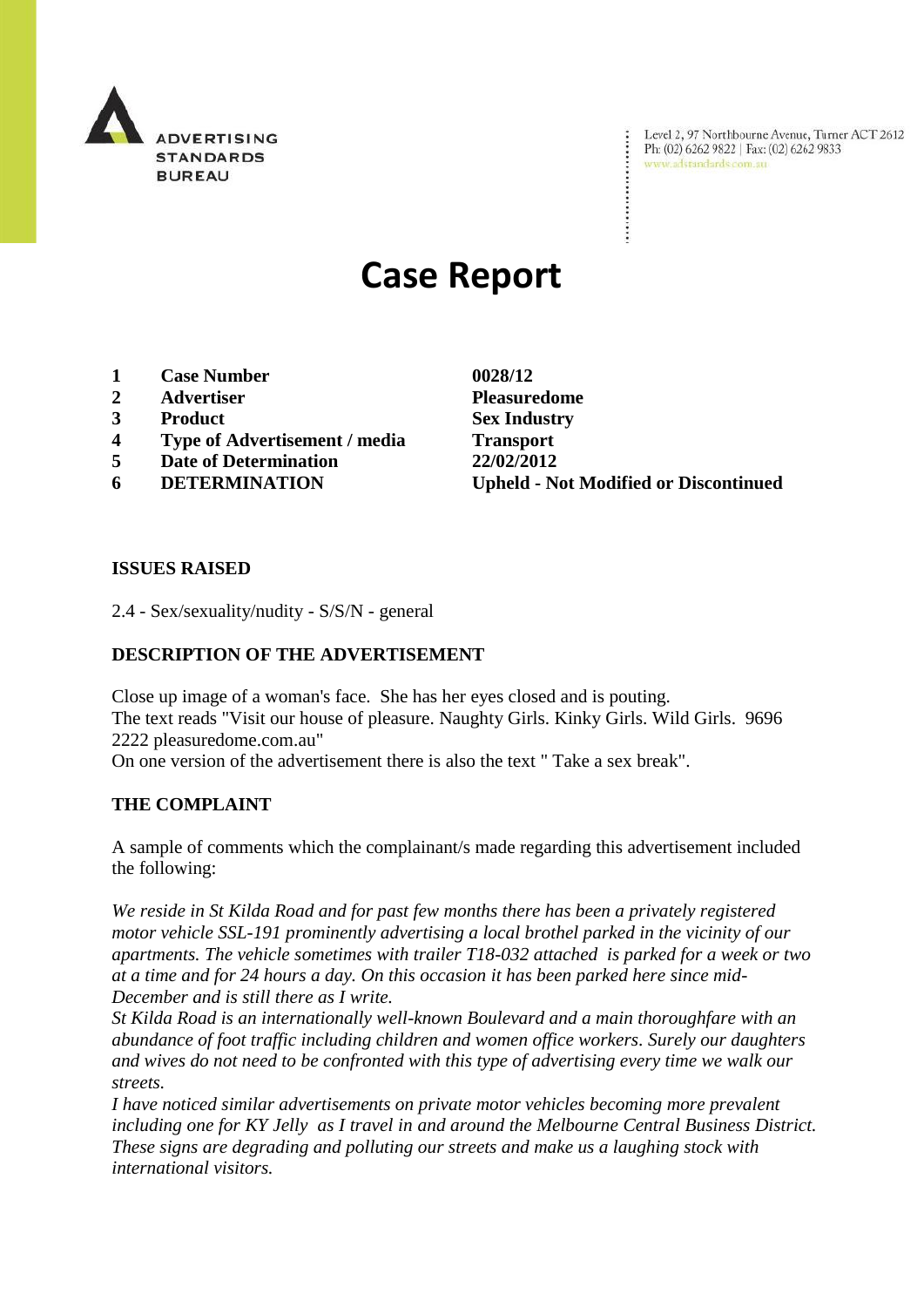*Could you please tell me if these private vehicles are committing any offence for which they can be prosecuted? I would like to know if the Standards Bureau is aware of this and what action if any they are doing to rid our streets of this disgraceful advertising? I am also writing to both State and Federal Ministers and the Standing Committee on Social Policy and Legal Affairs to seek help in this matter.*

#### **THE ADVERTISER'S RESPONSE**

Comments which the advertiser made in response to the complainant/s regarding this advertisement include the following:

*We believe we have been most sympathetic, and the adverstisement could just as easy be a makeup advertisement. No naked shots, Tits, Arse or otherwise. No Scantilly clad women. No lewd comments. Nothing Sleazy. People need to realise we are a legal business. We do have the right to advertise. I believe the signage is tasteful and falls within basic guidlines of morals and taste.*

#### **THE DETERMINATION**

The Advertising Standards Board ("Board") considered whether this advertisement breaches Section 2 of the Advertiser Code of Ethics (the "Code").

The Board noted the complainant's concerns that the advertisement depicts inappropriate material for a broad audience.

The Board viewed the advertisement and noted the advertiser"s response.

The Board noted that it is legal for gentlemen"s clubs to advertise their product and that the Board"s jurisdiction only covers the content of the advertisement.

The Board considered whether the advertisement was in breach of Section 2.4 of the Code. Section 2.4 of the Code states: "Advertising or Marketing Communications shall treat sex, sexuality and nudity with sensitivity to the relevant audience".

The Board noted that the advertisement features a close up of a woman"s face and that she has her eyes closed and her lips parted. The Board noted that there are two versions of the advertisement and that both include the text, "Naughty girls. Kinky girls. Wild girls" whilst one version also includes the text "Take a sex break."